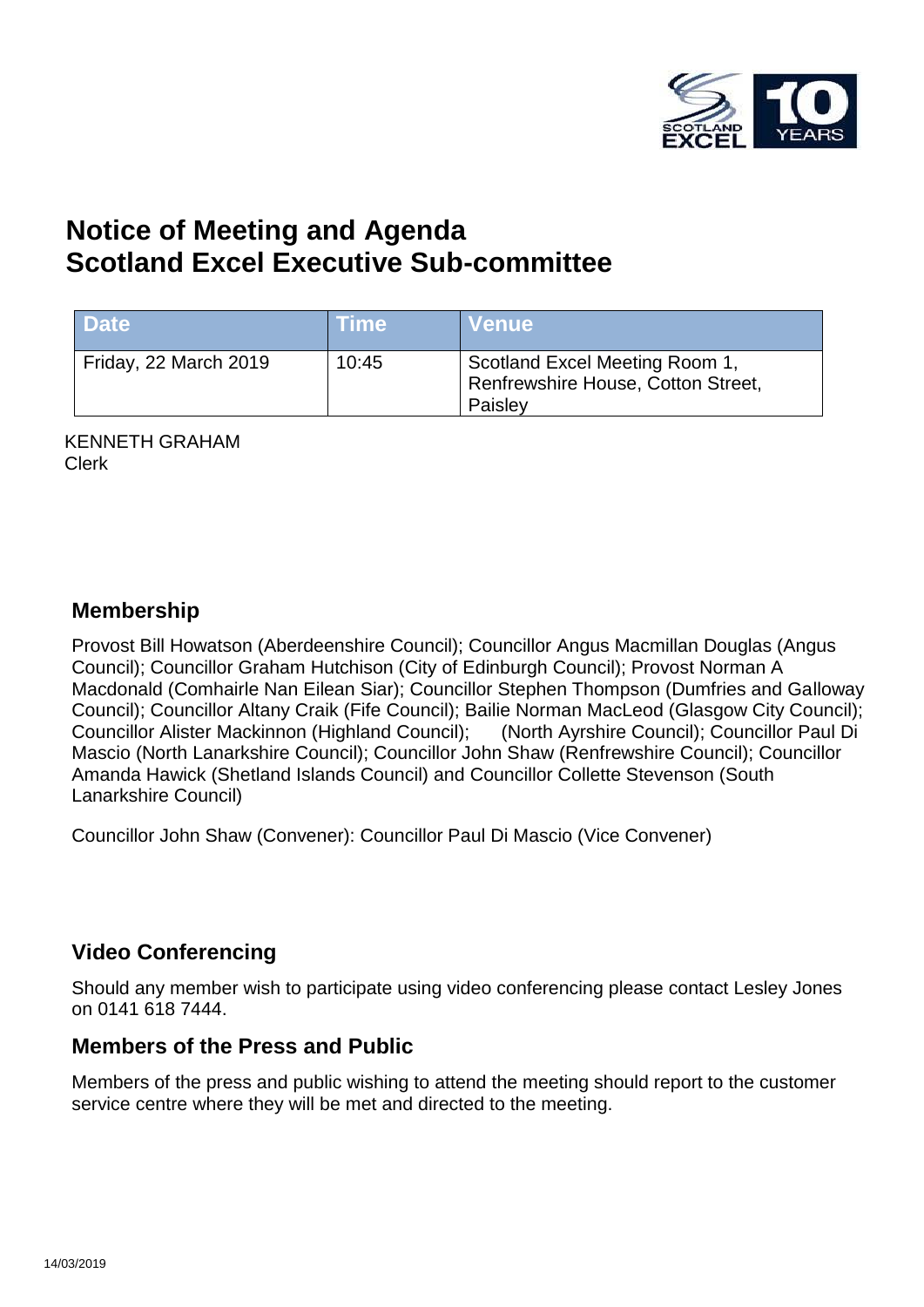# **Further Information**

This is a meeting which is open to members of the public.

A copy of the agenda and reports for this meeting will be available for inspection prior to the meeting at the Customer Service Centre, Renfrewshire House, Cotton Street, Paisley and online at <http://renfrewshire.cmis.uk.com/renfrewshire/CouncilandBoards.aspx> For further information, please either email [democratic-services@renfrewshire.gov.uk](mailto:democratic-services@renfrewshire.gov.uk) or telephone 0141 618 7112.